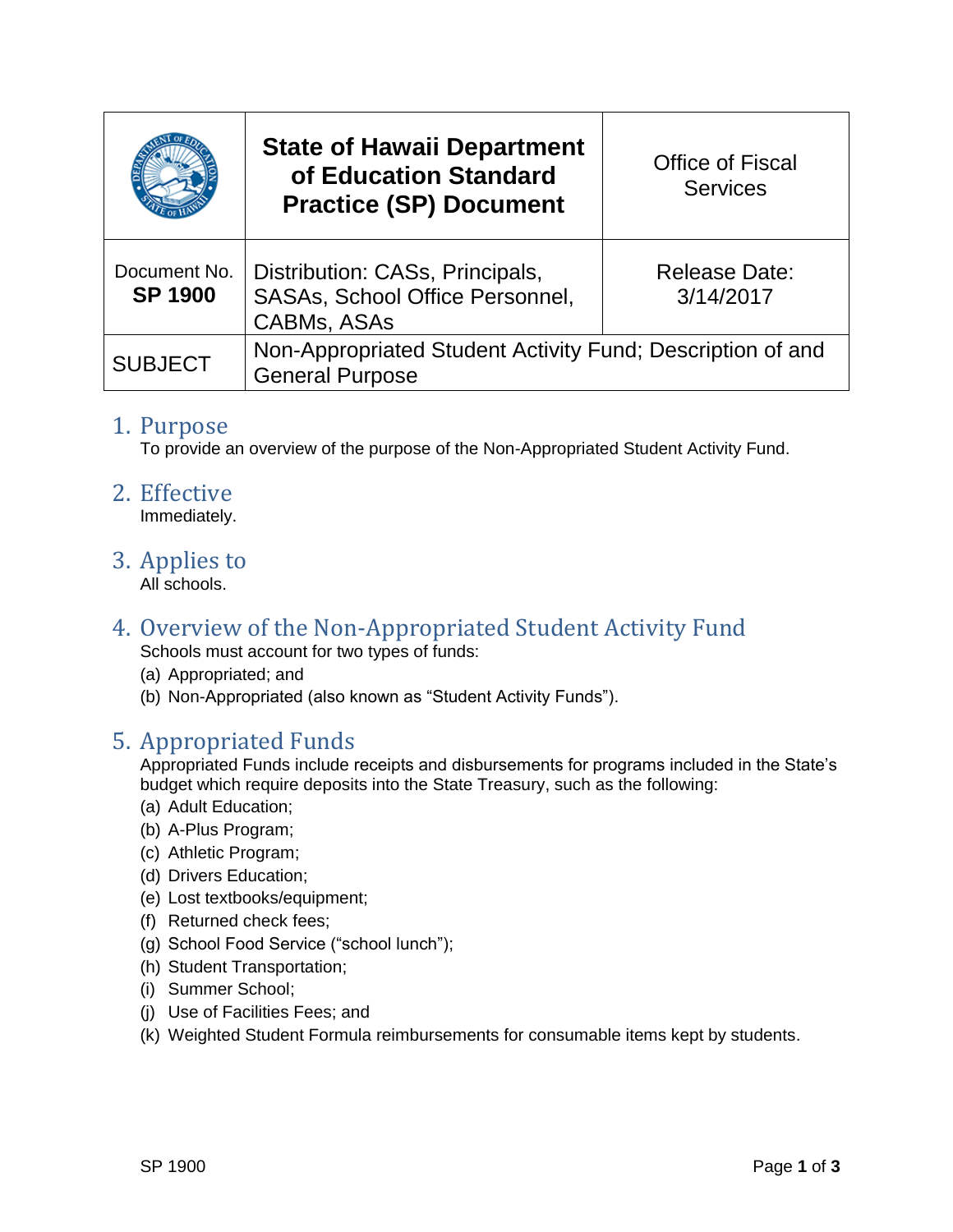See References for a Listing of Appropriated Funds that Require Deposit into the State Treasury for more details, and for State laws establishing and governing the above programs.

Cash receipts collected for the above Appropriated Fund programs should be deposited into the State of Hawaii Department of Education State Appropriated checking accounts.

Appropriated Funds are accounted for in the Financial Management System ("FMS").

#### 6. Non-Appropriated Funds

Non-Appropriated Funds are Student Activity Funds (SAF), formerly known as Local School Funds (LSF). SAF funds are used to account for co-curricular activities that typically take place outside the formal class period and are not required for class work or credit. Examples of co-curricular activities include fundraising, field trips, school clubs, and any other activity which is not essential and integral to any particular course. The funds are held by the school in a separate insured checking account under the school's name, in trust and for the benefit of students.

Monies collected from and for students for SAF purposes that do not require deposit into the State Treasury pursuant to §302A-1130, Hawaii Revised Statutes (HRS), may be deposited to the school's SAF account. The statute states:

§302A-1130, HRS, Public schools special fees and charges.

- (a) The department may assess and collect special fees and charges from students for cocurricular activities.
- (b) Special fees and charges collected from students for co-curricular activities shall be deposited into insured checking or savings accounts and expended by each individual school.

If monies are left over after a field trip, the balance should be moved to an account for the class and used for a year-end student activity for the group. Reference SP No. 1912, Non-Appropriated Student Activity Fund; Field Trips.

Money received from a school fundraiser shall be used for the benefit of all students involved in the fundraiser. Reference SP No. 1914 Non-Appropriated Student Activity fund; Fundraising Activities.

Non-Appropriated funds are accounted for in the SAF System licensed by KEV Group International ("KEV System"). Reference SP 1902, Non-Appropriated Student Activity Fund Accounting System.

This is the first SP in a series about Non-Appropriated Funds. In addition to reviewing these documents, SAF users should enroll in and complete courses in the SASA Academy and the live SAF System training conducted by User Support Technicians and Complex Area Business Managers.

### 7. SP Maintenance Responsibility

The Accounting Services Branch in the Office of Fiscal Services is responsible for maintenance, administration, and questions regarding this SP.